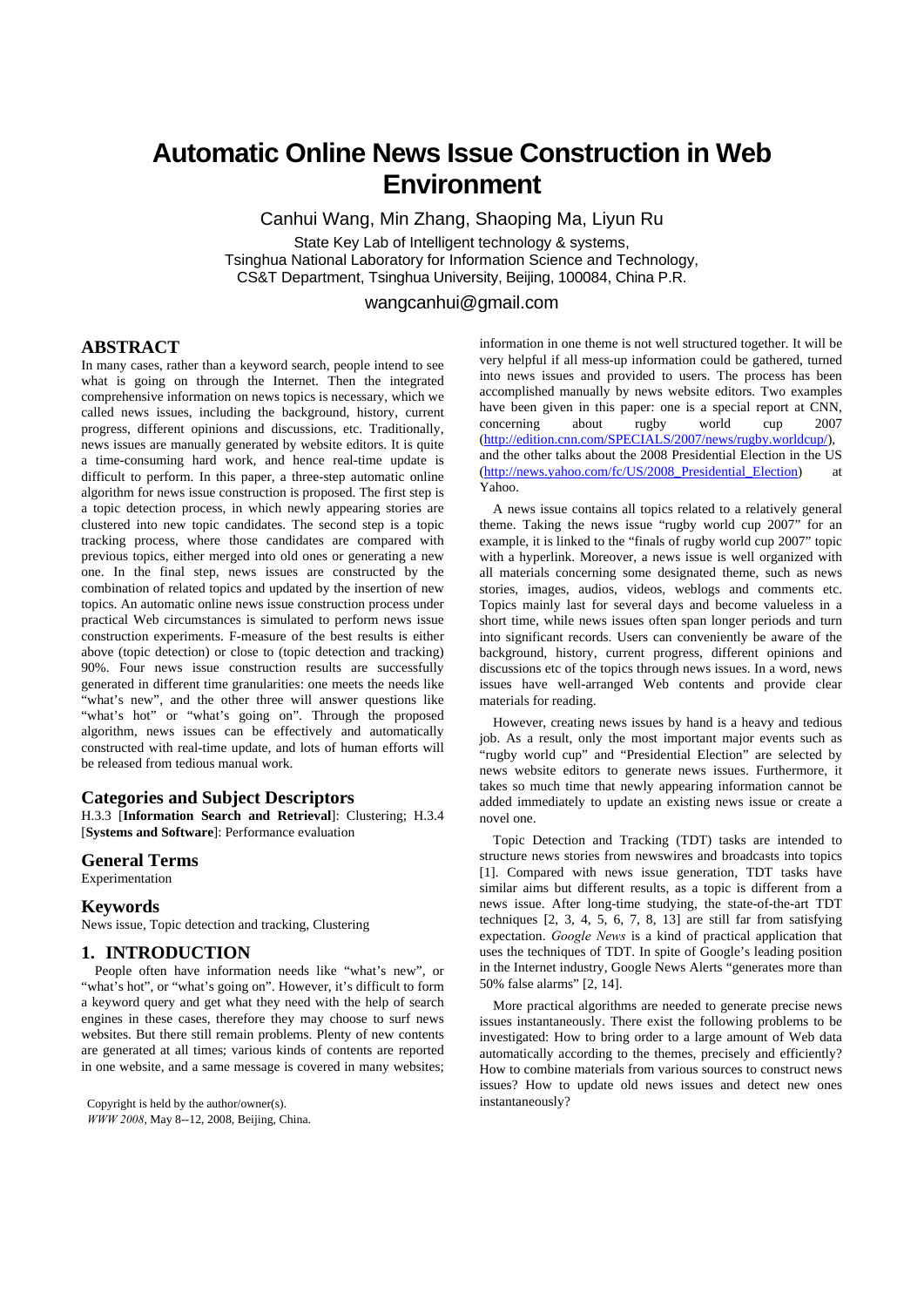An automatic online algorithm for news issue construction is proposed in this paper. Information from a lot of news websites, weblog sites and Web forums is gathered and organized as news issues automatically. Newly appearing materials will be fetched soon after issuance and combined to update existing news issues or utilized for a novel one creation.

More details of this algorithm are described as follows. (1) Since a news issue contains several related topics, we cluster news stories into topics, and then cluster topics into news issues. We select a clustering method as our topic detection algorithm. Experiments are made to compare the results of various clustering methods. Parameters in our model are tuned to achieve the best performance. (2) Our topic detection and tracking algorithm firstly clusters newly appearing stories into new topic candidates, and then compares those with previous topics and decides whether the candidates should be used to update old topics or regarded as new ones. (3) News issues are constructed based on the topics in a similar way like our topic and tracking process. News stories added to old topics are added to the corresponding old issues. New topics are clustered into new news issue candidates and the candidates are compared with previous news issues. Old news issues are updated and new ones generated. Data from weblogs and Web forums, images, audios and videos related to the news issues are added finally.

Four results are generated in different time granularities depended on the news issues constructed: the instant result, daily result, weekly result and monthly result. The instant result provides news issues ranked by their updated time and meets the needs like "what's new". The other three provide news issues ranked by their sizes and will answer questions like "what's hot" and "what's going on".

The rest of the paper is organized as follows: Section 2 gives a brief review of related work in Hierarchical Topic Detection. Section 3 presents our topic detection and tracking algorithm. The news issue construction algorithm is proposed in section 4. Section 5 gives the experimental data and evaluation metrics. We describe the experimental results and discuss on them in Section 6, followed by the conclusion and a discussion of future work in Section 7.

#### **2. RELATED WORK**

Topic detection and tracking (TDT) techniques have developed for years [2, 3, 4, 5, 6, 7, 8, 13] but there still lack accurate, efficient and practical solutions. Hierarchical Topic Detection (HTD) task was proposed and evaluated in TDT2004. The best HTD result in TDT2004 was achieved by a sample based approach [16] while Trieschnigg and Kraaij concluded that "the results have too little precision to be really useful" [16]. The first step of the algorithm proposed in [16] is "to take a random sample from the corpus" [16], which we consider impractical to be applied in real Web environment. The other approaches used in HTD were mainly variants of the single pass method, kNN and agglomerative clustering algorithms [17, 18]. There are still many problems existing in HTD such as the hierarchical structure and the mechanism of evaluation [15]. As [18] pointed out, overlapping clusters can get better results.

The major part of our work can be regarded as a two-layer topic detection and tracking algorithm for practical use. We suggest it unnecessary to consider complicated hierarchies in the context of the state-of-the-art TDT techniques. We also have not considered overlapping topics currently for simplicity.

Fung et al. proposed a time-dependent event hierarchy construction algorithm which identifies the features related to a query, extracts the documents highly related to the features, "partitions the extracted documents to form events and organizes them in a hierarchical structure" [19].

Our work is different. We construct news issues online automatically without any queries and recommend the results forwardly to users for reading. Experiments are performed using practical data from Web environment. We simulate the process of a practical system and show results in Web pages.

# **3. TOPIC DETECTION AND TRACKING BASED ON CLUSTERING**

A news issue usually contains several related topics. Similar to TDT, the first stage of news issue construction is to organize information from various websites into topics, and so we borrow its name. We propose our topic detection and tracking system based on clustering, considering the characteristics of news appearance. Newly appearing Web pages are firstly clustered into new topic candidates, which are used to track previous topics. A new topic is generated if the candidate is not combined with any previous topic. Topic models are updated after the operation of combination. The whole topic detection and tracking process is performed online automatically.

#### **3.1 Pre-Processing and Page Representation**

Web pages crawled by spiders are analyzed to get the main body. Their titles and contents are extracted along with metadata such as publishing date, category, source, images, audios and videos. We call a Web page's content part (including the title) a story, following the name used in TDT.

We split stories into sentences with some punctuation symbols. Redundant sentences are removed as they bring nothing but noises. And then we tokenize words (word segmentation is performed when dealing with Chinese texts), perform part-of-speech tagging, recognize named entities and remove stopwords. Finally a term vector is created for each story.

Incremental TF-IDF model is widely applied to term weight calculation in TDT [3, 5, 7, 13]. We choose our incremental TF-IWF model to weight terms for its steadier performance in our experiments. *WF* (word frequency) of term *w* at time *t* is calculated as:

$$
wft(w) = wft-1(w) + wfSt(w)
$$
 (1)

where  $S_t$  means a set of stories coming at time *t*, and  $wfs_t(w)$ means the number of times term *w* appears in the newly appearing stories.  $wf_{t-1}(w)$  represents the number of times term *w* appears before time *t*. A training corpus comprised of a sufficient amount of Web pages is used for the calculation of *WF* initially. As it is showed in formula (1), *WF* is updated dynamically at time *t*.

Then each story *d* coming at time *t* is represented as an *n*dimension vector, where  $n$  is the number of distinct terms in story *d*. Each dimension is weighted using incremental TF-IWF model and the vector is normalized so that it is of unit length:

$$
weight_t(d, w) = \frac{tf(d, w)log((W_t + 1)/(wf_t(w) + 0.5))}{\sqrt{\sum_{w \in d} (tf(d, w')log((W_t + 1)/(wf_t(w') + 0.5)))^2}} (2)
$$

where *tf(d, w)* means how many times term *w* appears in story *d*  and  $W_t$  represents the total number of term appearances before time *t*: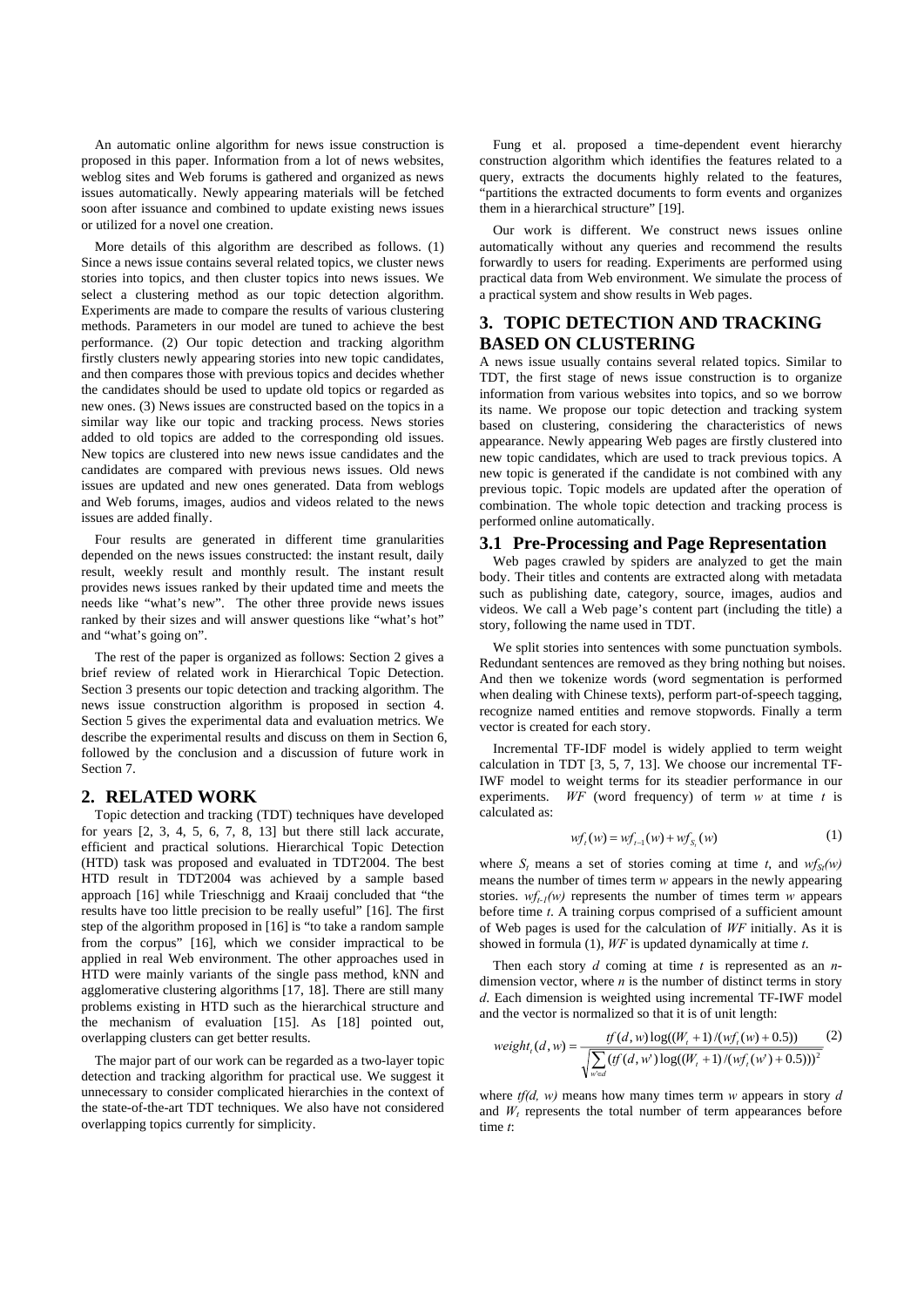$$
W_t = \sum_{t_d \le t} \sum_{w \in d} tf(d, w')
$$
 (3)

 $t_d$  in formula (3) means that story *d* appears at time *t*.

Titles are weighted and added to the story representation.

#### **3.2 Similarity Calculation**

Cosine similarity is used to calculate the similarity between two stories. For story *d* and *d'* at time *t*, their similarity is calculated as:

$$
similarity_t(d, d') = \sum_{w \in d \cap d'} weight_t(d, w) * weight_t(d, w)
$$
 (4)

### **3.3 Topic Detection Using New Stories**

 New coming stories are clustered into new topic candidates according to their pair-wise similarities, which is similar to the process of Topic Detection in TDT. The clustering results, called as new topic candidates, are compared with previous topics, and then the results will show if they are really "new" or not. Topics are represented as term vectors defined as the arithmetic average of term vectors of all stories within them. Unlike the single pass and reallocation clustering method in [8], we perform topic detection process within new stories for two reasons. First, the same topic stories are more likely to arrive at one time. Clustering within new stories (without the influence of previous stories) is supposed to ensure the same topic stories are put together at a higher probability. Second, the term vector of a topic is more accurate than that of a single story when representing a topic model, which makes it possible to bring better results at the stage of tracking previous topics.

Many clustering methods including state-of-the-art algorithms are tested with the help of cluto toolkits [9]. UPGMA (unweighted pair group method using arithmetic averages), a traditional agglomerative clustering method, is arranged to perform topic detection process because it achieves the best performance in our experiments. The clustering process is described as follows:

First step, every new story is considered as a cluster that contains only one story and pair-wise similarities between the stories in the new story set are calculated.

Secondly, calculate pair-wise similarities between clusters. The similarity between cluster *A* and *B* is calculated as the arithmetic average of pair-wise similarities between the stories in *A* and the stories in *B*. As pointed out in [9], the similarity calculated equals to the inner product between topic vectors of cluster A and B, so the topic similarity calculation is the same as the story similarity calculation.

Thirdly, suppose cluster *A* and *B* are of the largest similarity *θ* among all cluster pairs. If  $\theta$  is larger than designated threshold *<sup>d</sup> <sup>θ</sup>* , combine cluster *A* and *B* into a new cluster, turn back to the second step and continue. Otherwise the clustering process stops and new topic candidates are generated.

#### **3.4 Tracking Previous Topics**

New topic candidates are made good use to compare with previous topics to check whether they are actually "new" or not. There are two reasons for not putting new and old stories together to operate the topic detection algorithm and collect all the topics. Firstly, we can easily get new topics during the topic tracking process. Secondly, the amount of previous stories can be very large in practical applications; it's unnecessary to cluster all the stories as a whole dataset.

Since the life cycles of topics are usually short, we select previous topics updated during the past *N* days. Topics that have not been changed for *N* days are frozen, like what [8] did in topic detection.

Similarities between every new topic candidate and previous one are calculated. For each new topic candidate  $t_n$ , assume the largest similarity  $\theta$  is the similarity between  $t_n$  and the previous topic  $t_o$ . Compare  $\theta$  with designated threshold  $\theta_i$  ( $\theta_i < \theta_d$ ). If  $\theta$  is larger, we take as a truth that they belong to the same topic, combine  $t_n$  to  $t_o$  and update  $t_o$ .

Since some previous topics are updated, we scan all topics again and check if there're any updated topics that need to be combined with other topics. This process will be repeated until no topics are combined. New topics are generated and previous ones are updated finally.

#### **4. NEWS ISSUE CONSTRUCTION**

News websites are the origin of new topics in Web environment, so topics are generated using all pages from news websites as described in Section 3. We construct news issues with the topics generated, combining information from weblog sites and Web forums. Images, audios and videos extracted from news pages are also applied to make news issues more interesting and attractive to users. The combination of topics and construction of news issues are performed online automatically.

# **4.1 News Issue Construction Based On Topic Combination**

Similar to the topic detection and tracking process described in Section 3, the news issue construction process is to deal with new and previous stories. Previous stories have been put in topics and these topics have been clustered into news issues, which are called previous news issues. New coming stories are clustered firstly, previous topics updated and new topics generated. Since some previous topics have been updated with new stories, previous news issues containing these old topics will also be updated. New topics generated are then clustered into new news issue candidates using the UPGMA algorithm described in Section 3.3. Similarly, a designated threshold  $\theta_{ni}$  ( $\theta_{ni} < \theta_{i} < \theta_{d}$ ) is used to control the clustering process. Finally, new news issue candidates are compared with previous news issues. A decision about whether a candidate is truly new or not is made, using a similar method described in Section 3.4. Previous news issues are updated and new news issues generated.

#### **4.2 Adding Elements to News Issues**

News issues contain not only news topics related to a designated theme but also weblogs and comments etc. We are able to collect all these additional data from weblogs and Web forums.

Data from weblogs and Web forums have much more noise than Web news. So we choose to use weblogs of a famous people list and forum articles from some famous forums, with click and comment amounts beyond designated thresholds *θclick* and *comment <sup>θ</sup>* . The publishing dates of weblog and forum data are limited within  $N<sub>b</sub>$  days after the latest updates of the topics. These weblogs and forum articles are processed, represented as term vectors and compared with all existing topics one by one. The combining similarity threshold is set to be  $\theta$ . We will keep term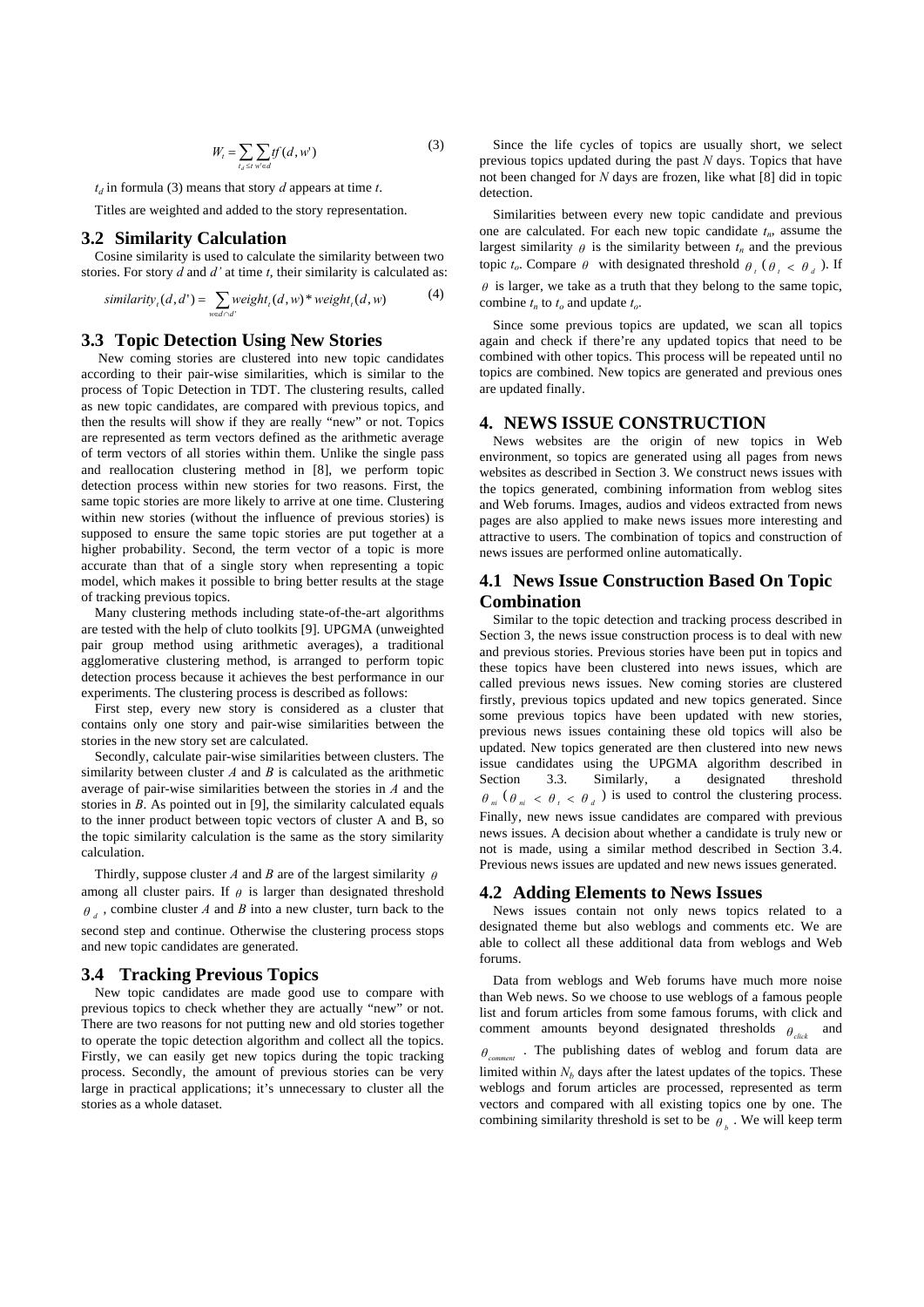vectors of topics and news issues as the same after combination with weblogs or forum articles, for the latter is not as reliable as the former.

Images, audios and videos extracted from news Web pages are selected to add to corresponding news issues. The selection priorities are influenced by the following factors: data source (data from sites of an important site list are preferred); size of data (data of larger size are preferred); publishing date (the latest data are used); data amount (each topic is limited to own one image, one audio and one video at the most).

#### **5. EXPERIMENTAL SETUP**

#### **5.1 Dataset and Experimental Setup**

Experiments are performed on Chinese datasets constructed from practical Web environment. Datasets of different sizes are used to examine different parts of news issue construction algorithm proposed.

- Dataset1: This dataset contains 350 news pages with 87 topics. These Web pages, published in March and April in 2007, are all about search engine companies. They are selected from Chinese news websites, including news reports and reviews. The maximum topic has 20 stories, while the minimum has only one.
- Dataset2: This dataset contains 953 news pages with 108 topics. These Web pages are news from the sports channel of SOHU (http://sports.sohu.com/), one of China's major websites, on April 22, 2007. The maximum topic has 151 stories, while the minimum has only one.
- Dataset3: This dataset contains 24,872 news pages from sports channels of dozens of Chinese news websites and 1,339 articles from weblogs and Web forums in a designated list, published Sept 26 to Oct 25, 2007 (the latest 30 days when this page is written). All the pages are crawled by spiders.

#### **5.2 Evaluation Metric**

Different experiments are made to evaluate the three steps of news issue construction algorithm separately. We treat each topic and news issue as a cluster and select traditional evaluation metrics widely used in Information Retrieval [10] and clustering [11]: Recall, Precision and F-measure. We don't use  $C_{Det}$  [20], which is commonly used in TDT, because the conditions of our problem and real TDT tasks are different.

Topics and news issues generated using our algorithms are called clusters, actual topics and news issues called classes, and Recall, Precision are calculated as [11]:

$$
Recall(i, j) = \frac{n_{ij}}{n_i}
$$
\n
$$
Precision(i, j) = \frac{n_{ij}}{n_j}
$$
\n(6)

where  $n_{ij}$  is the number of members of class *i* in cluster *j*,  $n_j$  is the size of cluster *j* and  $n_i$  is size of class *i*.

The F-measure of cluster *j* and class *i* is given by [11]:  

$$
F(i, j) = \frac{2 * \text{Recall}(i, j) * \text{Precision}(i, j)}{\text{Recall}(i, j) + \text{Precision}(i, j)}
$$
 (7)

The F-measure of any class *i* is defined as the maximum among values calculated with any cluster, and Recall and Precision calculated in such a case are defined as corresponding values of the class. Mark them as  $F_i$ ,  $R_i$  and  $P_i$ .

An overall value for the Recall, Precision and F-measure is calculated by taking the weighted average of all values for the corresponding metric as follows [11]:

$$
Recall = \sum_{i} \frac{n_i}{n} R_i
$$
 (8)

$$
Precision = \sum_{i} \frac{n_i}{n} P_i \tag{9}
$$

$$
F = \sum_{i} \frac{n_i}{n} F_i \tag{10}
$$

Recall and Precision usually contradict each other in Information Retrieval and clustering. If we return the whole news story set as a topic, Recall is 100% and Precision is very low; if we return every story as a topic, Precision is 100% and Recall is very low. In a word, low Precision means the different topic stories are put together wrongly, and low Recall means the same topic stories are not clustered correctly.

#### **6. EXPERIMENTS AND DISCUSSIONS**

Experiments are firstly done to evaluate our topic detection algorithm. Parameters are tuned and the results are compared with cluto toolkits [9]. Then we test our topic tracking algorithm. News issue construction results are demonstrated finally.

#### **6.1 Topic Detection Results**

We did some experiments to test the topic detection algorithm we had selected firstly, based on the pre-processing process, incremental TF-IWF model and cosine similarity calculation mentioned in Section 3. After that, word frequency (WF), redundant sentence removal (RSR) and title weights are tested and compared in our experiments.

#### *6.1.1 Selection of Clustering Method*

Our topic detection algorithm is actually a topic clustering algorithm. We surveyed the cluto toolkits [9] before we select UPGMA as our clustering method. Different clustering methods including state-of-the-art algorithms are tested and compared on Dataset2, with the help of cluto. Since the topic detection process deals with new stories and new stories are coming out all the time, the process runs every few minutes to provide the latest results for the update of news issues instantaneously. There will not appear too many stories in few minutes, so the topic detection algorithm does not have the requirement of dealing with a large amount of stories. Dataset2 contains 953 news stories with 108 topics. The dataset is from practical Web environment and the size is large enough to test our topic detection algorithm.

We compare different clustering algorithms implemented in cluto firstly. Since the amount of target clusters has to be given before clustering with cluto, we fix the number to be 108, which is the actual amount of clusters in Dataset2. Traditional TF-IDF and our incremental TF-IWF weighting models are both tested, and pre-processing is performed as mentioned in Section 3.1. There are many parameters that can be tuned in cluto. We test the algorithms carefully and show the results that are best or produced by outperforming algorithms and criterion functions mentioned in [9]: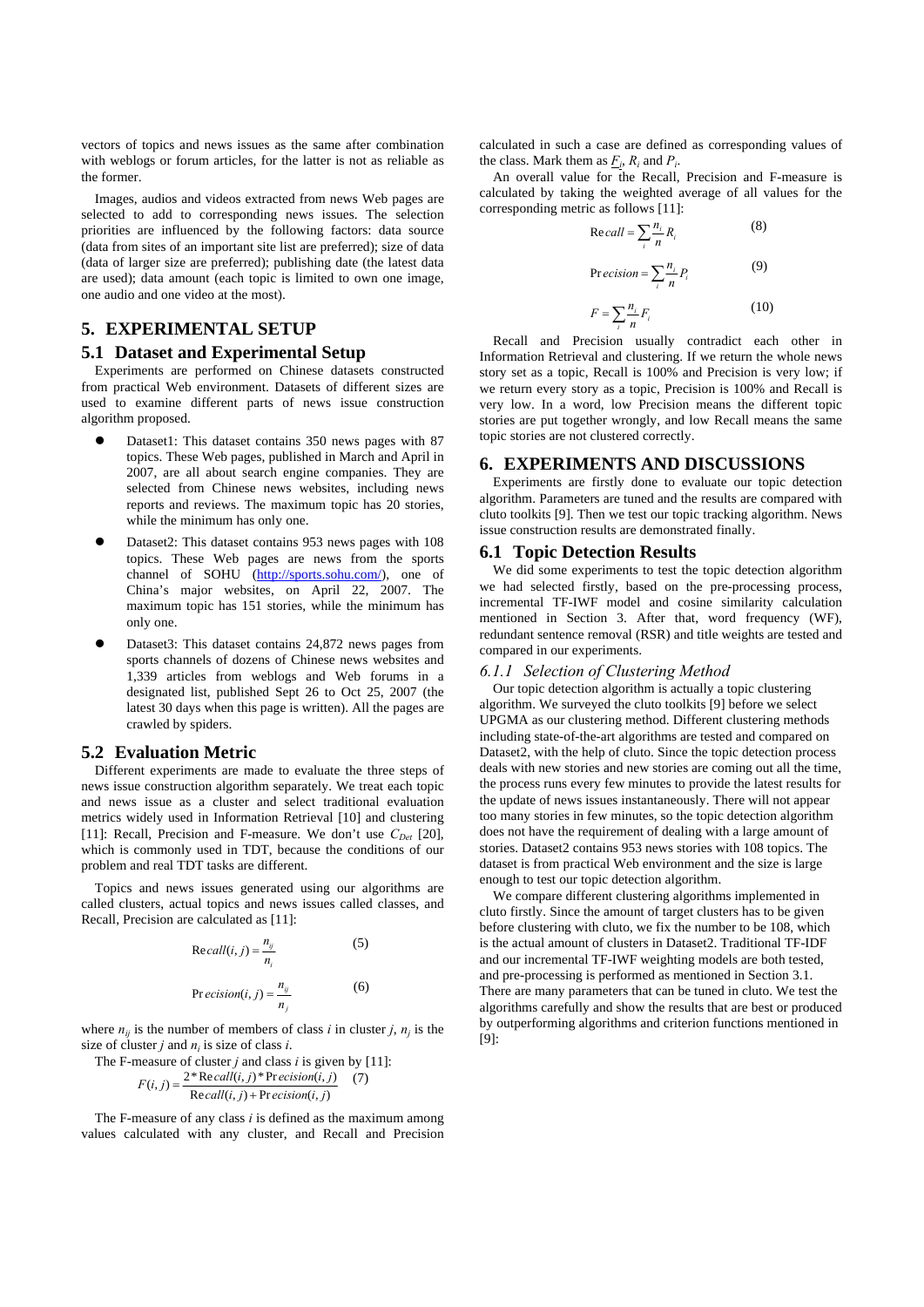

The diagrammatic presentations have three parts: the clustering algorithm name, the criterion function name (or the similarity name) and the model name. The first two names are defined in [9] and the model name indicates whether TF-IDF or TF-IWF model is used.

As shown in Figure 1, the best performance is achieved by the "agglo-upgma" algorithm, which is a traditional agglomerative clustering method based on UPGMA. This result does not agree with the conclusion of [11], which finds out that "agglomerative hierarchal clustering performs poorly" and explains that "in many cases, the nearest neighbors of a document are of different classes". We consider that in news story datasets, the nearest neighbors of a story are always of the same class, which may be the reason why UPGMA performs best among all.

The amount of target clusters has to be given before using cluto, which is inconvenient in practical applications. So we add a threshold  $\theta$ <sup> $d$ </sup> when implementing the UPGMA algorithm to decide when the clustering process stops, as mentioned in Section

3. The threshold can be explained as the least similarity between two stories that should be combined together. Many facilities are brought in and the clustering algorithm is controlled easily. Our algorithm achieves best results when  $\theta$  is set as 0.225. Our best

result is the same as cluto's best, as shown in Figure 1 ("aggloupgma-IWF").

#### *6.1.2 IWF vs IDF*

IWF is used for term weighting instead of IDF in our weighting model. Experiments are made to compare their performance, based on Dataset1 and Dataset2. The result changes when it comes to different threshold  $\theta$ <sup>*d*</sup> . We draw Precision-Recall curves to show performances as follows:



**Figure 2. Performance comparison of IWF and IDF on Dataset1** 



**Figure 3. Performance comparison of IWF and IDF on Dataset2** 

Experiments on Dataset1 and Dataset2 both show that IWF is better than IDF. Through the study of information retrieval heuristics [12], both IWF and IDF satisfy constraints TFC1, TFC2, LNC1 and TF-LNC defined in [12], while IWF behaves more smoothly.

Take TFC1 for example. TFC1 is defined in [12] as: Let  $q = \{w\}$ be a query with only one term *w*. Assume documents  $d_1$  and  $d_2$  are of the same length. If *w* appears more times in  $d_1$  than in  $d_2$ , we judge that  $d_1$  is more similar to *q* than  $d_2$ .

TF-IWF model shows some smoothing effects, compared with TF-IDF model. The TF part is the same in both models, and plays the dominant role in supporting TFC1 (larger TF of the query word *w* brings larger similarity). IDF remains the same no matter how many times *w* appears in the documents, while the value of IWF decreases when the frequency of *w* in document *d* increases, according to equation (2).

Similar analysis can be done on TFC2, LNC1 and TF-LNC and smoothing effects are found in TF-IWF model through these constraints, which could explain the steadier performance of IWF.

Compare the evaluation results on Dataset1 and Dataset2, and it lays out that better performance is achieved on Dataset2. Dataset2 is a relatively easier dataset for topic detection, for Dataset1 is constructed by hand and some of the stories are deliberately added to confuse our topic detection algorithm.

#### *6.1.3 Redundant Sentence Removal (RSR)*

News stories are mostly short, simple and clear. Repeating is a good way to show that something is important, and hence keywords to the main body of a news story will be repeated for a few times, not sentences. The most important sentence can be used as the news title and appears in the content once again, but is not usually simply repeated many times. We assume redundant sentences usually don't bring in new information but noises. For instance, one of the news stories in Dataset2 is actually a live broadcast of the draw for the 2007 FIFA Women World Cup in text from the sports channel of SOHU. The sentence "搜狐直播 员:" ("SOHU live reporter", separated as a sentence by other contents with a colon), appears 73 times in the news story but in fact has nothing to do with the topic.

Dataset2 is selected to verify our guess. Redundant sentences in the content of every news story are removed. Precision-Recall curves are drawn to show results as Figure 4: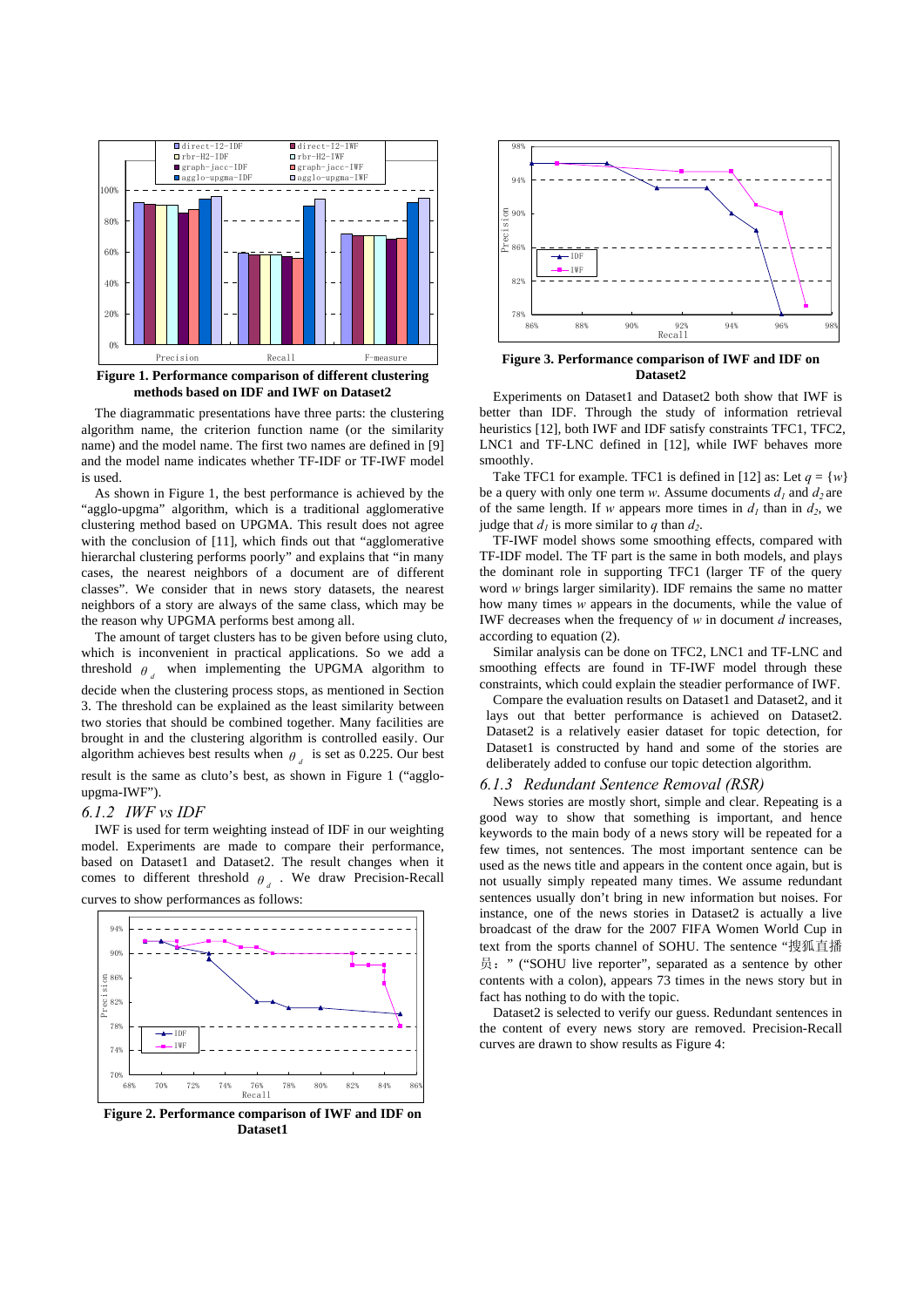

**Figure 4. Effect of RSR on Dataset2** 

Figure 4 shows better performance in most circumstances after removing redundant sentences. It must be pointed out that when Recall increases, which means more stories on the same topics are put together, the RSR method leads to better precision compared with the non-RSR method. Since most news stories do not contain redundant and useless sentences, and some actually contain repeated and important sentences, the improvement is not great, but it's still worthy introducing RSR to our model.

#### *6.1.4 Use of Title and Title Weight*

It's natural to add the title of a news story to its representation, but we wonder whether the title is indeed helpful and how large weight should be assigned to it. We observe news pages in Dataset2 and find that:

- (1) Some news stories are very short. There are only one or two (even no) sentences in the main body. The main part of this kind of news page is an image. This form of news page is usually to report news flashes. A brief title, an image and short content make up an attractive news report.
- (2) Sometimes the title extracted is not related to the topic. The reason may be that the title extraction program fails, or the news page is created using a template and the title is not amended, or a mistake by the news editor.

So we do experiments on Dataset2 to find out the best way to add titles to the representation of news stories. Four conditions are tested: no titles are added (no-title); titles are added to all stories with weight 3 (all-title-3); titles are added to short stories with weight 3 (length shorter than 20, short-title-3); titles are added to short stories with weight 1 (short-title-1). Experimental results are shown as the following figure:



From Figure 5 we can learn that:

(1) The addition of titles help improve the performance;

- (2) Adding titles only to short stories achieves better performance than to all stories;
- (3) Assigning a relatively larger weight to the title

outperforms treating the title as important as the content. So adding titles to the representation of short stories with weight 3 is our chosen method of using titles.

#### **6.2 Topic Detection and Tracking Results**

Dataset2 is used to test our topic detection and tracking algorithm. The news stories of Dataset2 are from the sports channel of SOHU (http://sports.sohu.com/) on April 22, 2007. We divide the dataset into 24 parts. Each part contains news stories that appear in an hour of the day. For instance, the first part contains 30 news stories, which appear from 00:00 to 01:00 of the day. A topic tracking process is simulated as follows:

News stories appearing from 0:01 to 01:00 are firstly clustered into topics as the topic detection process does. Then news stories appearing from 01:01 to 02:00 are clustered in the same way and the results are used to perform the topic tracking process with existing topics. The topic detection and tracking process is repeated 23 times until all the 23 parts (except the first part which is only processed by the topic detection algorithm) of the dataset have been processed.

We evaluate all topics we've got once one more part of the dataset is processed. The topic detection threshold  $\theta$  is set as 0.225 and the topic tracking threshold  $\theta$  is set as 0.125. The results at 24 hours of the day are shown as the following figure:



**Figure 6. Performance of Topic Detection and Tracking at 24 hours of the day on Dataset2** 

From Figure 6 we find out that the performance of the topic detection and tracking process is good as a whole. The final result of the day which is the result at  $24:00:$  P=89.7%, R=89.2%, F=89.4%. Compare this result with the best result achieved in the topic detection process which takes Dataset2 as a whole and perform the clustering method: P=95.6%, R=93.7%, F=94.6%. The loss of performance is only about 5%. The amount of previous stories can be very large in practical applications, and hence it is impossible to cluster all the stories as a whole dataset. So the topic tracking algorithm meets the practical need and keeps the clustering performance in general.

As we can see in Figure 6, the performance is not so good at 09:00 and 10:00. We will explain this through the statistics of new stories and topics appearing at each hour of the day, as it is shown in Figure 7: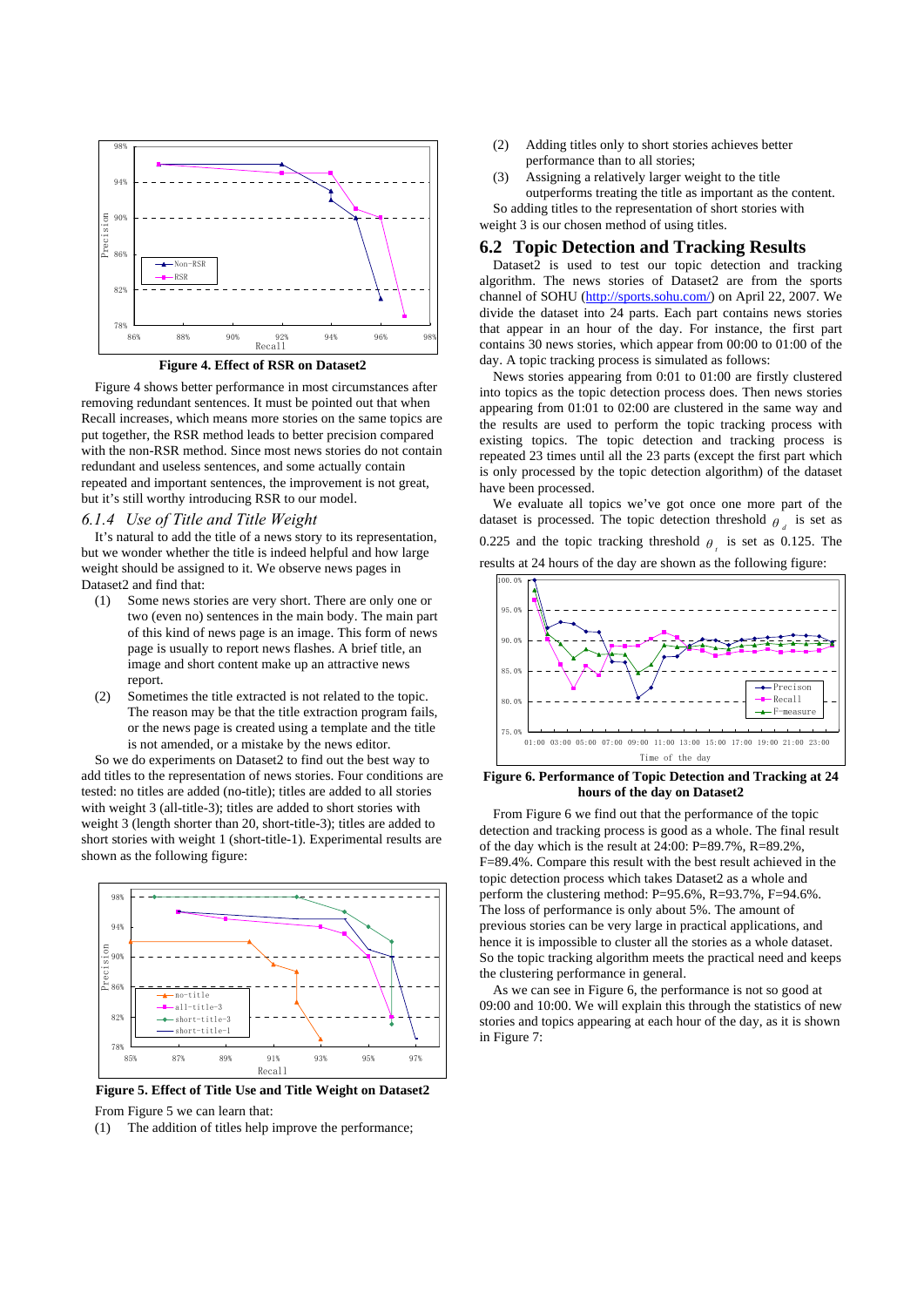

#### **Figure 7. Number of New Topics and Number of Stories Included by New Topics at 24 hours of the day on Dataset2**

A new topic means that the first story of the topic appears. The number of stories that make up new topics appearing in each hour of the day is compared with the number of new topics, as demonstrated in Figure 7. We can see that many new topics appear at 09:00 and 10:00 but the number of news stories that support the new topics at 09:00 and 10:00 is not so large, which means almost every story appearing at 09:00 and 10:00 is expected to be returned as a new topic itself. This may be difficult and our algorithms fail with a relatively bad performance.

#### **6.3 News Issue Construction Results**

News issue construction experiments are done as Section 4 describes. Firstly, we perform the topic detection and tracking process with Web pages from news websites and then cluster the topics into news issues. Secondly, data from weblogs, Web forums are selected and added. Images, audios and videos are finally added to corresponding news issues, following some rules.

Dataset3 is used in practical applications. All the pages are crawled from sports channels of news websites by spiders. We perform an experiment on Dataset3 to simulate automatic online news issue construction. Newly crawled Web pages are used to do topic detection. The result is used to update the previous topics and news issues, or create new topics and news issues. Images, audios and videos from crawled news pages, data from weblogs and Web forums in a designated list are selected and added. The process is repeated every 5 minutes and always provides the latest result. Since the dataset spans 30 days, the experiment costs a month to complete. Finally the news issues constructed are sorted, ranked and shown. The thresholds are set as:  $\theta_d = 0.225$ ,  $\theta_e =$ 

0.125,  $N=10$ ,  $\theta_{ni} = 0.1$ ,  $\theta_{click} = 5000$ ,  $\theta_{comment} = 50$ ,  $N_b=3$ ,  $\theta_b = 0.1$ .

Four results, generated in different time granularities, are provided to users in the final result page:

- (1) Instant result. News issues updated in the latest few hours.
- (2) Daily result. News issues updated in the latest 24 hours.
- (3) Weekly result. News issues updated in the latest 7 days. (4) Monthly result. News issues updated in the latest 30
- days.

The instant result is ranked by the time when news issues are updated and meets the needs like "what's new". The other three are ranked by news issues' sizes (number of news stories) and will satisfy people who wonder "what's hot" and "what's going on". Figure 8 is part of the screenshot of the instant result page in the afternoon on Oct 26, 2007. It shows the top three news issues, talking about "the sixth City Games in China", "matches of Phoenix Suns, NBA" and "matches of Milwaukee Bucks, NBA", respectively:



#### **Figure 8. Top 3 Instant Results of News Issue Construction**

Figure 9 shows the top tress news issues of the monthly result, talking about "Domanski as the head coach of the Chinese National Women's football team", "sports lotteries of China" and "Yi Jianlian in Milwaukee Bucks, NBA":



#### **Figure 9. Top 3 Monthly Results of News Issue Construction<sup>1</sup>**

We use titles of the latest news as the anchor texts of the hyperlinks linking to news issues and topics currently. Snippets of the latest news are shown as the summaries of news issues. In this way, the up-to-date status of a news issue will be viewed. Users will read more about the background, history, different opinions and discussions etc through a hyperlink like "*204* related topics". It is worth noting that images of related news are added automatically and shown in Figure 8 and 9, and an article from the weblog of Sun Wen, a famous female football star, is added to the "Domanski" issue.

<u>.</u>

<sup>&</sup>lt;sup>1</sup> The results of Figure 8 and 9 have been translated into English at APPENDIX.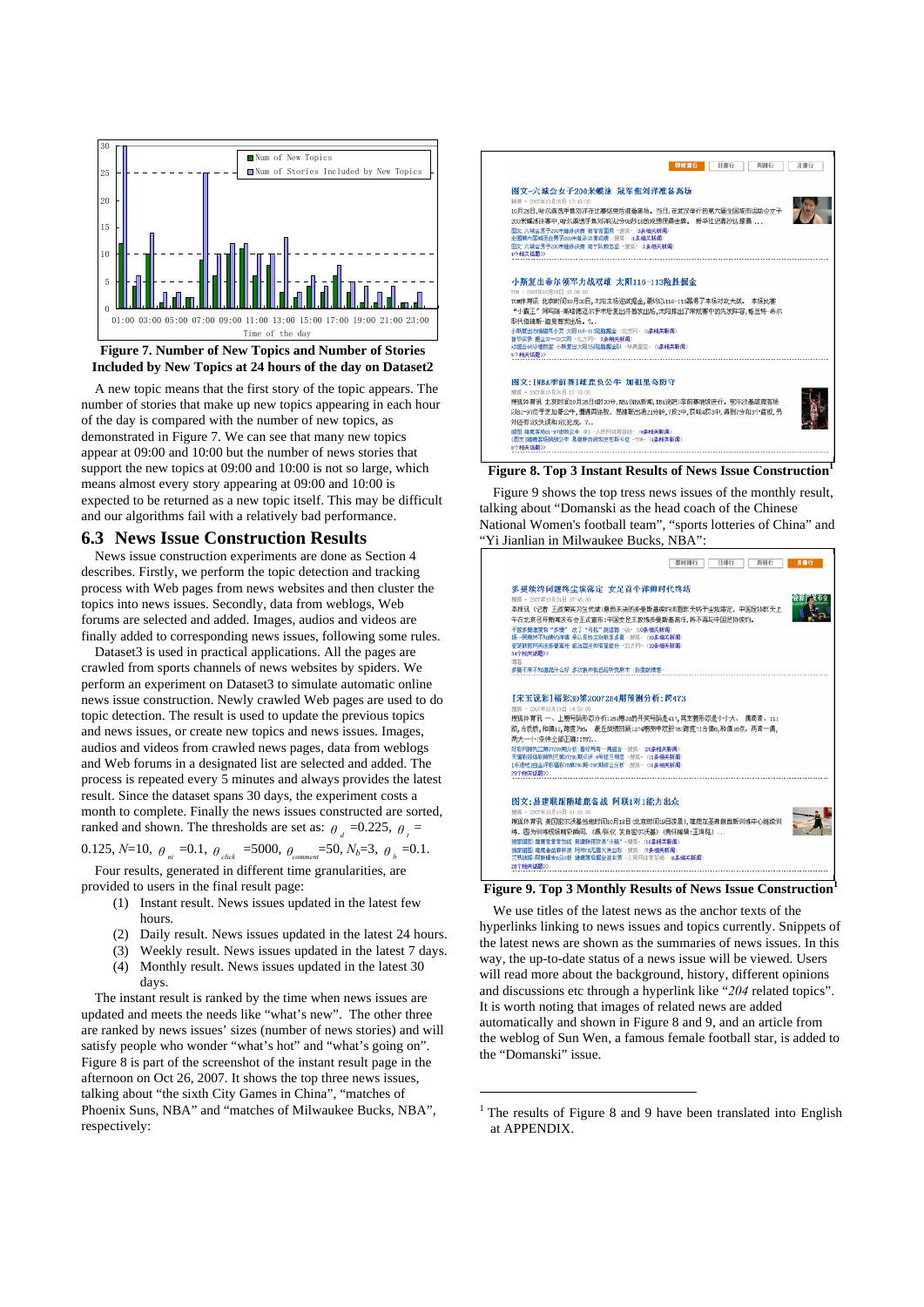We have got 8.259 topics and 742 new issues totally. It's difficult and time consuming to give an overall evaluation. We have just had assessors view the results and their feedbacks are summarized as follows:

- (1) Results of the topic detection and tracking process do not seem as good as what we get in Section 6.1 and 6.2, for the situation here is much more complicated than dealing with sports news from one website one day.
- (2) News issue construction results look better. News stories in the same news issue are mostly about the same theme, which indicates Precision will be good; some of the news issues should be combined as one, which indicates Recall will be worse than Precision.
- (3) Images are usually correctly added. Audios and videos are very few. Data from weblogs and Web forums cause much more errors than news stories.

#### **7. CONCLUSIONS AND FUTURE WORK**

In this paper, we propose a novel automatic online algorithm for news issue construction, through which news issues can be effectively and automatically constructed with real-time update, and lots of human efforts will be released from tedious manual work.

Our algorithm includes three steps. The first step is a topic detection process, in which newly appearing stories are clustered into new topic candidates. The second step is a topic tracking process, which compares those candidates with previous topics, and then merges the candidates into old topics or creates new ones. In the final step, news issues are constructed by the combination of related topics and updated by the insertion of new topics. Experimental results under practical Web circumstances indicate that Web contents are well arranged and instantaneously updated by our algorithm.

In the future, we hope to adjust the news issue rankings with page view information of news pages. We also plan to do user opinion mining on the news issue construction results.

#### **8. REFERENCES**

- [1] http://www.nist.gov/speech/tests/tdt/index.htm
- [2] Q. He, K. Chang, and E.-P. Lim. A model for Anticipatory Event Detection. In ER, pages 168–181, 2006.
- [3] Y. Yang, T. Pierce, and J. Carbonell. A Study of Retrospective and On-line Event Detection. In Proceedings of the 21st Annual International ACM SIGIR Conference, Melbourne, Australia. ACM Press. 1998, 28-36.
- [4] N. Stokes and J. Carthy. Combining Semantic and Syntactic Document Classifiers to Improve First Story Detection. In Proceedings of the 24th Annual International ACM SIGIR Conference, New Orleans. ACM Press. 2001, 424-425.
- [5] B. Thorsten, C. Francine, and F. Ayman. A System for New Event Detection. In Proceedings of the 26th Annual

International ACM SIGIR Conference, New York, NY, USA. ACM Press. 2003, 330-337.

- [6] G. Kumaran and J. Allan. Text Classification and Named Entities for New Event Detection. In Proceedings of the 27th Annual International ACM SIGIR Conference, Sheffield, UK, ACM Press. 2004, 297-304.
- [7] K. Zhang, J. Li, and G. Wu. New Event Detection Based on Indexing-tree and Named Entity. In Proceedings of the 30th Annual International ACM SIGIR Conference, Amsterdam, the Netherlands. ACM Press. 2007, 215-222.
- [8] M. Spitters, W. Kraaij. TNO at TDT2001: Language Model-Based Topic Detection. Topic Detection and Tracking Workshop Report, 2001.
- [9] Y. Zhao and G. Karypis. Criterion Functions for Document Clustering. Technical Report, 2005.
- [10] C. J. van Rijsbergen, Information Retrieval, Buttersworth, London, second edition, 1989.
- [11] M. Steinbach, G. Karypis and V Kumar. A Comparison of Document Clustering Techniques. KDD Workshop on Text Mining, 2000.
- [12] H. Fang, T. Tao, C. Zhai. A Formal Study of Information Retrieval Heuristics. In Proceedings of the 27th Annual International ACM SIGIR Conference, Sheffield, UK, ACM Press. 2004, 49-56.
- [13] J. Allan, R. Papka, and V. Lavrenko. On-line new event detection and tracking. In Proceedings of the 21st Annual International ACM SIGIR Conference, Melbourne, Australia. ACM Press. 1998, 37-45.
- [14] O. He, K. Chang, and E.-P. Lim. Analyzing Feature Trajectories for Event Detection. In Proceedings of the 30th Annual International ACM SIGIR Conference, Amsterdam, the Netherlands. ACM Press. 2007, 207-214.
- [15] Overview of the TDT 2004 Evaluation and Results, http://www.nist.gov/speech/tests/tdt/tdt2004/papers/NIST-TDT2004.ppt
- [16] D. Trieschnigg and W. Kraaij. TNO Hierarchical topic detection report at TDT 2004. Topic Detection and Tracking Workshop Report, 2004.
- [17] M.-Q. Yu, W.-H. Luo, Z.-T. Zhou and S. Bai. ICT's Approaches to HTD and Tracking at TDT2004. Topic Detection and Tracking Workshop Report, 2004.
- [18] M. Connell, A. Feng, G. Kumaran, and et al. UMass at TDT 2004. Topic Detection and Tracking Workshop Report, 2004.
- [19] G.P.C. Fung, J.X. Yu, H. Liu and P.S. Yu. Time-Dependent Event Hierarchy Construction. In Proceedings of KDD-2007, pages 300-309, California, USA, 2007.
- [20] The 2001 TDT task definition and evaluation plan, http://www.nist.gov/speech/tests/tdt/tdt2001/evalplan.htm.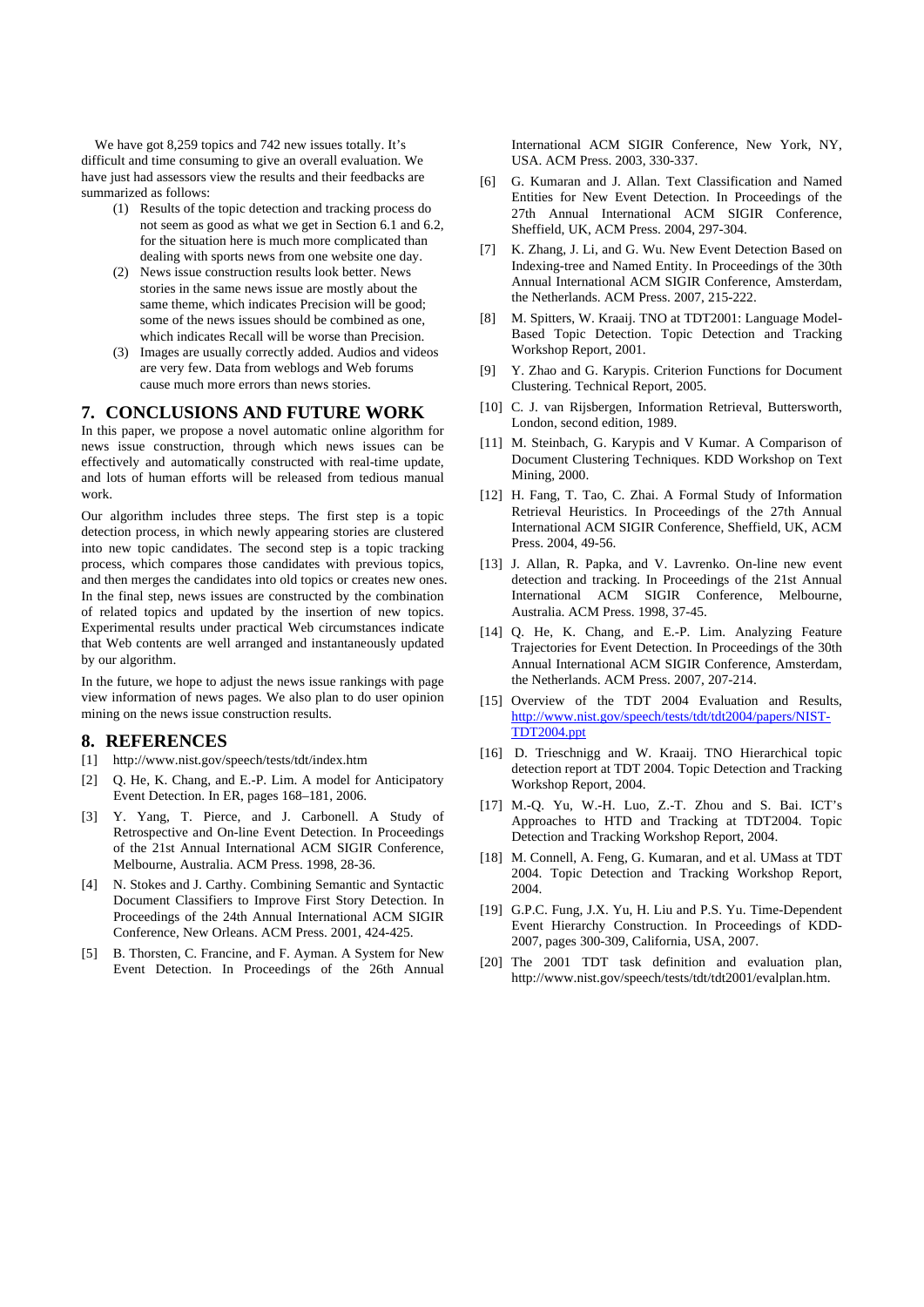# **APPENDIX**

# **Translation for Figure 8**

Instant Rank Daily Rank Weekly Rank Monthly Rank

# News with image: Jiao Liuyang, champion of women 200 meter butterfly stroke of the 6<sup>th</sup> City Games 13:49:00 Oct 26, 2007 from SINA Jiao Liuyang, an athlete from Harbin, left the competition terrain after the match on Oct 26. She won a golden medal with a 2'08''18 result in the final of women 200 meter butterfly stroke of the  $6<sup>th</sup>$  City Games held in Wuhan. Photo by Sha dati, a reporter from Xinhua news agency. News with image: Xie Zhi in the final of men 200 meter butterfly stroke of the 6<sup>th</sup> City Games –SOHU- (3 related news) Results of the final of men 200 meter butterfly stroke of the 6<sup>th</sup> City Games –SOHU- (1 relate news) News with image: Lai Zhongjian in the final of men 200 meter butterfly stroke of the 6<sup>th</sup> City Games –SOHU- (1 related news) 4 related topics>> **Amare Stoudemire is back and Grant Hill is leading, Suns defeat Nuggets: 116-113**  13:06:00 Oct 26, 2007 from TOM News from TOM sports: Suns play at home with Nuggets, and win 116-113 on Oct 26, Beijing time. Amare Stoudemire is back from an operation and plays as main force. Suns use the complete main force, and Grant Hill substitutes Boris Diaw as the main force. Amare Stoudemire is back and Suns defeat Nuggets: 116-113 –ENORTH- (1 related news) Live records of the first period, Nuggets vs Suns: 32-22 –ENORTH- (1 relate news) "AI combination" unable to win for Nuggets, Amare Stoudemire helps Suns defeat Nuggets by 3 points –SPORTS.CN- (1 related news) 5 related topics>> **News with image: [Preseason of NBA] Bucks defeated by Bulls, Dan Gadzuric is defending**  12:33:00 Oct 26, 2007 from SOHU News from SOHU sports: The preseason of NBA is continuing at 8:30 on Oct 26, Beijing time. Milwaukee Bucks was defeated away by Chicago Bulls and have now lost two straight games. Jianlian Yi played for 21 minutes, made 2 of 7 shots and 3 of 4 penalty shots, won 7 marks and 3 rebounds, and made 2 turnovers and 3 personal fouls.

Images: 81-97, Bucks defeated away by Bulls –SPORTS.PEOPLE.COM.CN- (4 relate news)

[News with image] Jianlian Yi in the match between Bucks and Bulls –TOM- (4 related news) 6 related topics>>